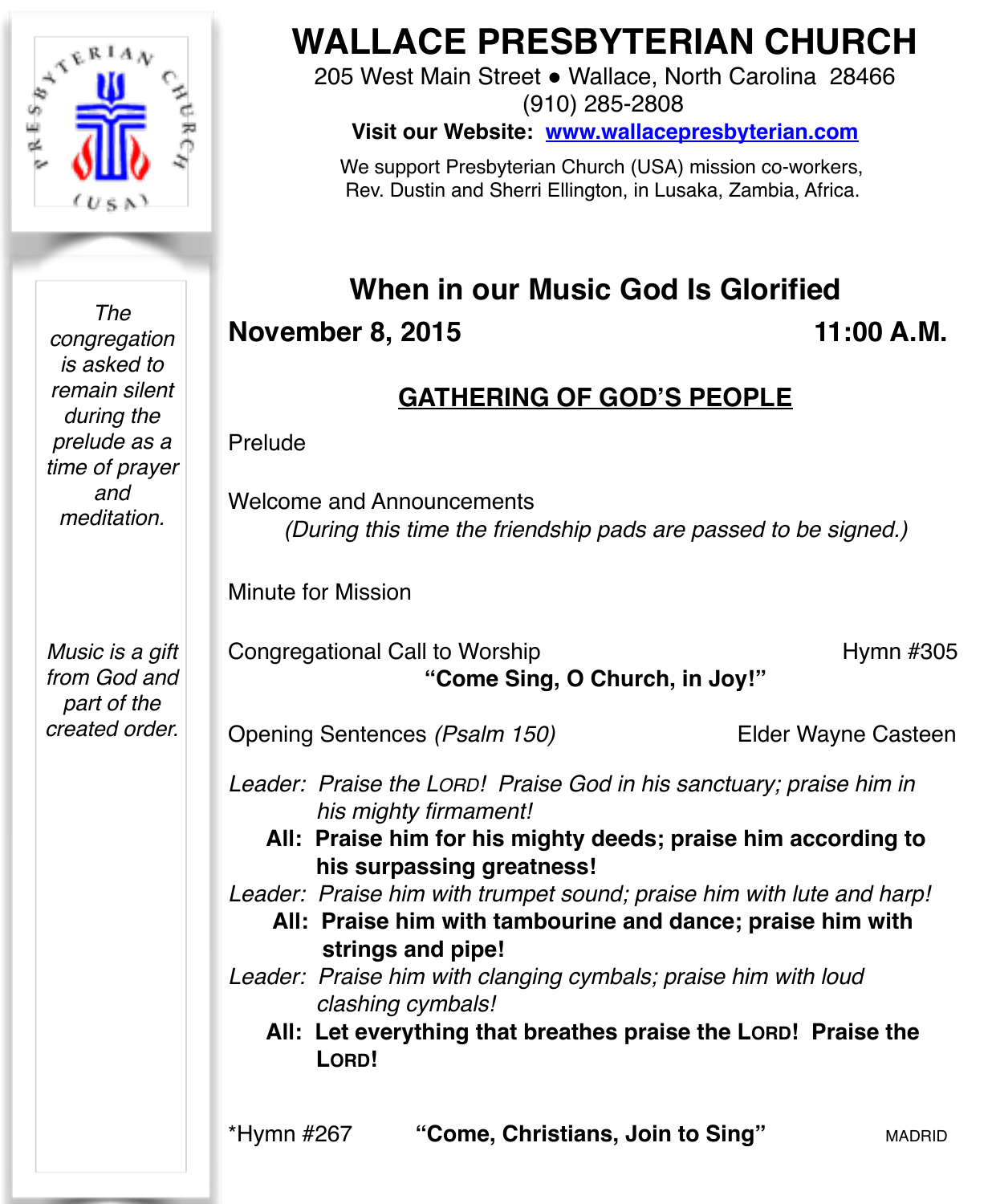\*Unison Prayer of Confession Elder Wayne Casteen

*Holy God, we confess that too often we have not been open to the rhythms of life you offer to us. We let ourselves be put off your pace and allow ourselves to wander off into our own songs. Too often the melodies of the world confuse us. We have led ourselves and others to paths that are not according to your loving pace and direction. Help us pay attention with all of our senses. Make our dancing faithful; help us take the risks that are part of letting you lead. Pull us back into your rhythms. Cleanse our hearts, purify our hands and steady our feet that we might know and share your blessings. Amen.*

*Assurance of Pardon written by the Rev. Dr. Bertrice Wood. From God Inspired Joy: Service Prayers for Pentecost Seven. Posted on the United Church of Christ Worship Ways*

*Bach gave us God's Word. Mozart gave us God's laughter. Beethoven gave us God's fire. God gave us music that we might pray without words.*

*-From a German Opera House*

\*Responsive Assurance of Pardon Elder Wayne Casteen *Leader: The God of Hosts assures us that if we trust God's Word, we will be led back to the songs that God would have us sing.* **All: God is eager to show us the path home.** *Leader: Let us accept the offer of the new song we have been given through Jesus the Christ, through whom our sins are forgiven.*  **All: Thanks be to God!**

\*Gloria Patri Hymn #582 *Glory to God, Whose Goodness Shines on Me*

### **PROCLAIMING GOD'S WORD**

Children's Sermon ! ! ! ! ! Carol Steen

#### **THE MINISTRY OF MUSIC**

| <b>Old Testament Lesson</b>                                                                               | Psalm 100          | Elder Wayne Casteen<br>$+$ Page 481                                      |
|-----------------------------------------------------------------------------------------------------------|--------------------|--------------------------------------------------------------------------|
| New Testament Lesson                                                                                      | Colossians 3:12-17 | Elder Wayne Casteen<br>$+$ Page 958                                      |
| Message                                                                                                   | "Sing a New Song"  | Karla Casteen                                                            |
| Old Now, New to Previous Hymnal<br>Very Old, New Now<br><b>Familiar Praise Songs</b><br>New and Beautiful |                    | 22, 826, 69, 157<br>840, 838, 837<br>616, 468, 647<br>177, 476, 726, 769 |
| A Time for Reflection                                                                                     |                    |                                                                          |

Pastoral Prayer with The Lord's Prayer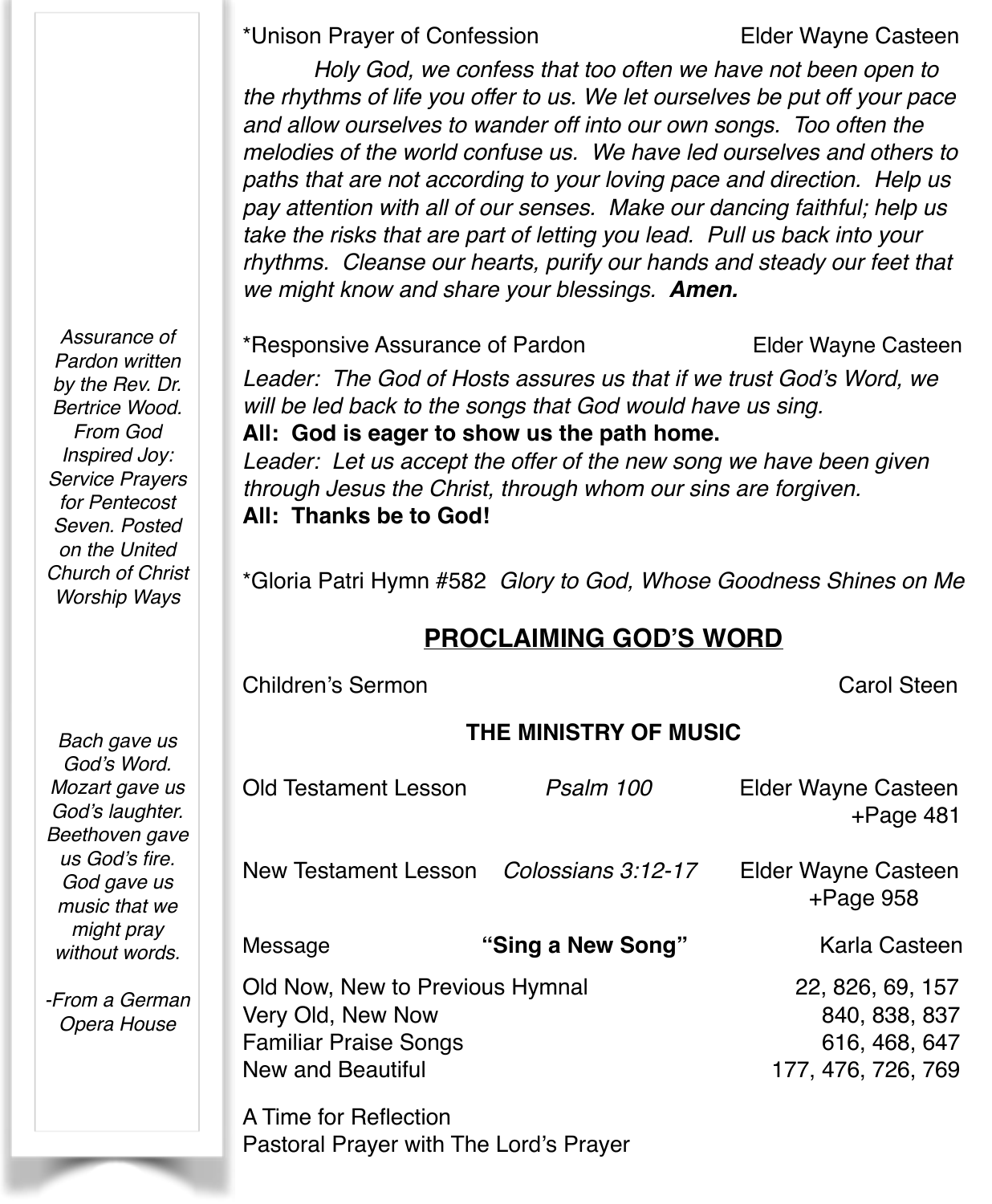## **GIVING THANKS TO GOD**

Presentation of Tithes and Offerings

Receiving and Blessing of South Carolina Flood Relief Supplies

**Offertory** 

\*Prayer of Dedication Elder Susie Bullard

\*Doxology Hymn #609

\*The Affirmation of Faith: The Apostles' Creed I believe in God the Father Almighty, Maker of heaven and earth, And in Jesus Christ his only Son our Lord; who was conceived by the Holy Ghost, born of the Virgin Mary, suffered under Pontius Pilate, was crucified, dead, and buried; he descended into hell; the third day he rose again from the dead; he ascended into heaven, and sitteth on the right hand of God the Father Almighty; from thence he shall come to judge the quick and the dead. I believe in the Holy Ghost, the holy catholic Church, the communion of saints, the forgiveness of sins, the resurrection of the body, and the life everlasting. **Amen.**

\*Hymn #641 ENGELBERG

#### **"When In Our Music God Is Glorified"**

#### **Benediction**

*"And with gratitude in your hearts sings psalms, hymns, and spiritual songs to God. And whatever you do, in word or deed, do everything in the name of the Lord Jesus, giving thanks to God the Father through him." Colossians 3:16-17*

Congregational Response! ! ! ! ! Hymn #295

**"Go to the World!"**

\*Postlude

*\*All who are able may stand. +The page number in the pew Bible.*

*Singing is a ministry that belongs to ALL the people of God.*

*Of all the musical instruments that may be employed in the praise of God, the human voice has priority.*

*The church's ministry of song is for the Glory of God.*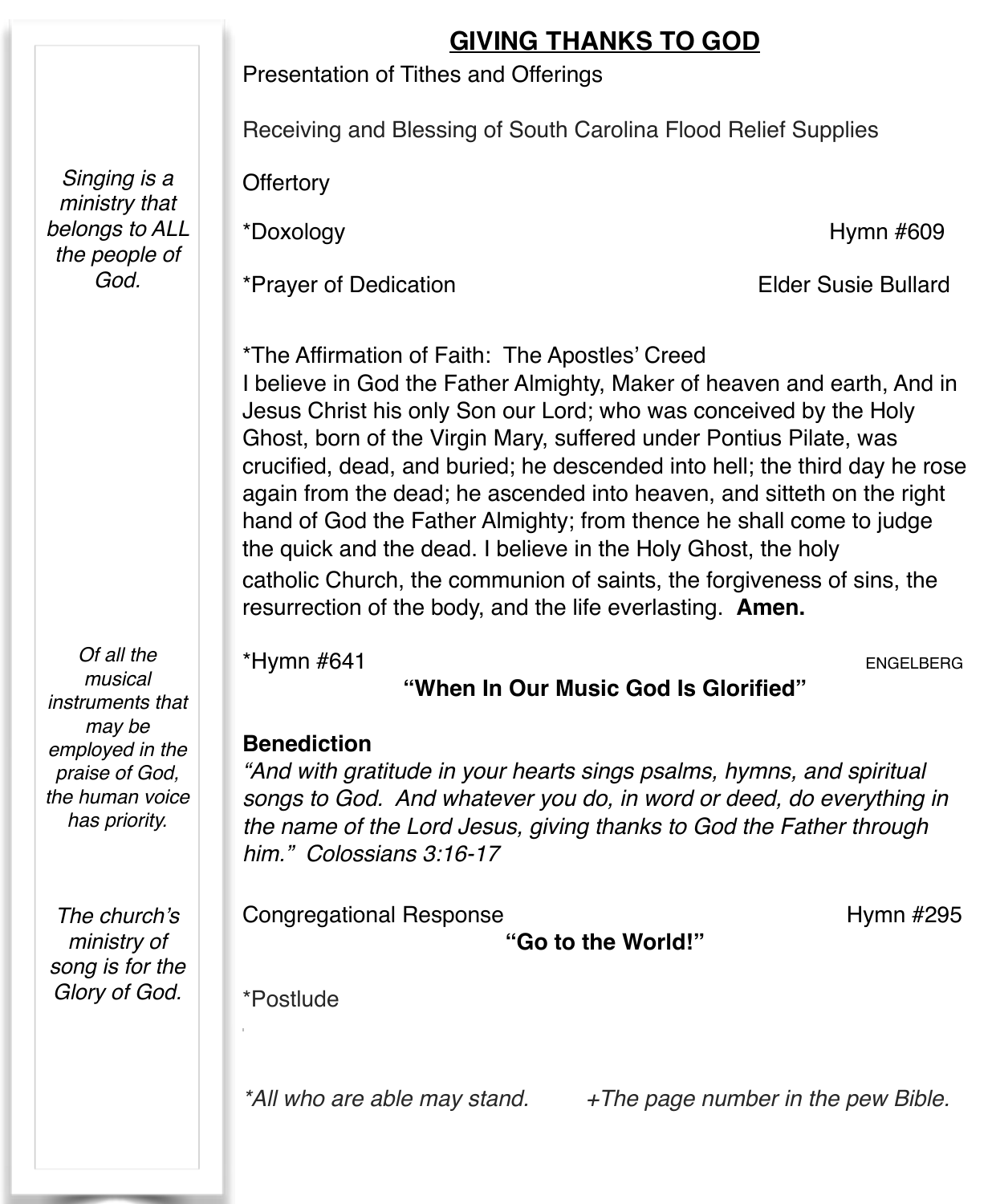

#### **Operation Christmas Child Shoeboxes need to be turned in by Sunday, November 15, 2015**

It's time for Operation Christmas Child boxes to be filled again! If you would like to fill up a shoebox for Operation Christmas Child, you need to bring it to the church by Sunday, November 15. You can bring your boxes to the church anytime from now until November 15. We will then take the boxes down to First Baptist (the collection center), and they'll be shipped off to children in time for Christmas!

Be sure and pick up an Operation Christmas child brochure (located on a table in the Currie building). You can use a shoebox from the fellowship hall or a clear, plastic reusable shoebox (Wal-Mart & Dollar Tree has these). Fill the box with the suggested items-- small toys, pens, crayons, toothbrush and paste, flashlight with batteries, etc. Please do not include damaged items, war-related toys, chocolate, food, liquids or lotions, medications, breakable items or aerosol cans. Then gift wrap the lid and bottom of the box separately (you don't have to gift wrap clear plastic boxes), label with boy or girl tag from the brochure, mark the age, enclose \$7 for shipping, put a rubber band around it, and bring it to church on the 15th. And most importantly, send it off with prayer for the child who receives the box! Thanks for helping!! And remember to bring the shoeboxes on or before November 15th.

#### **Save the Date! December 8, 2015**



**Dinner and Christmas Lights Hayride 5:30 pm \$26.00 per person Get tickets from Dottie Obenour, Bill Walters, Rick Batchelor, Brenda Long, Gerri Hanson, Sandy Cobb, Lois Edgerton, or Bobby Ives Meet at church to car pool Please get tickets by November 29 Reservations already made. Come and have great food, entertainment, and fellowship!**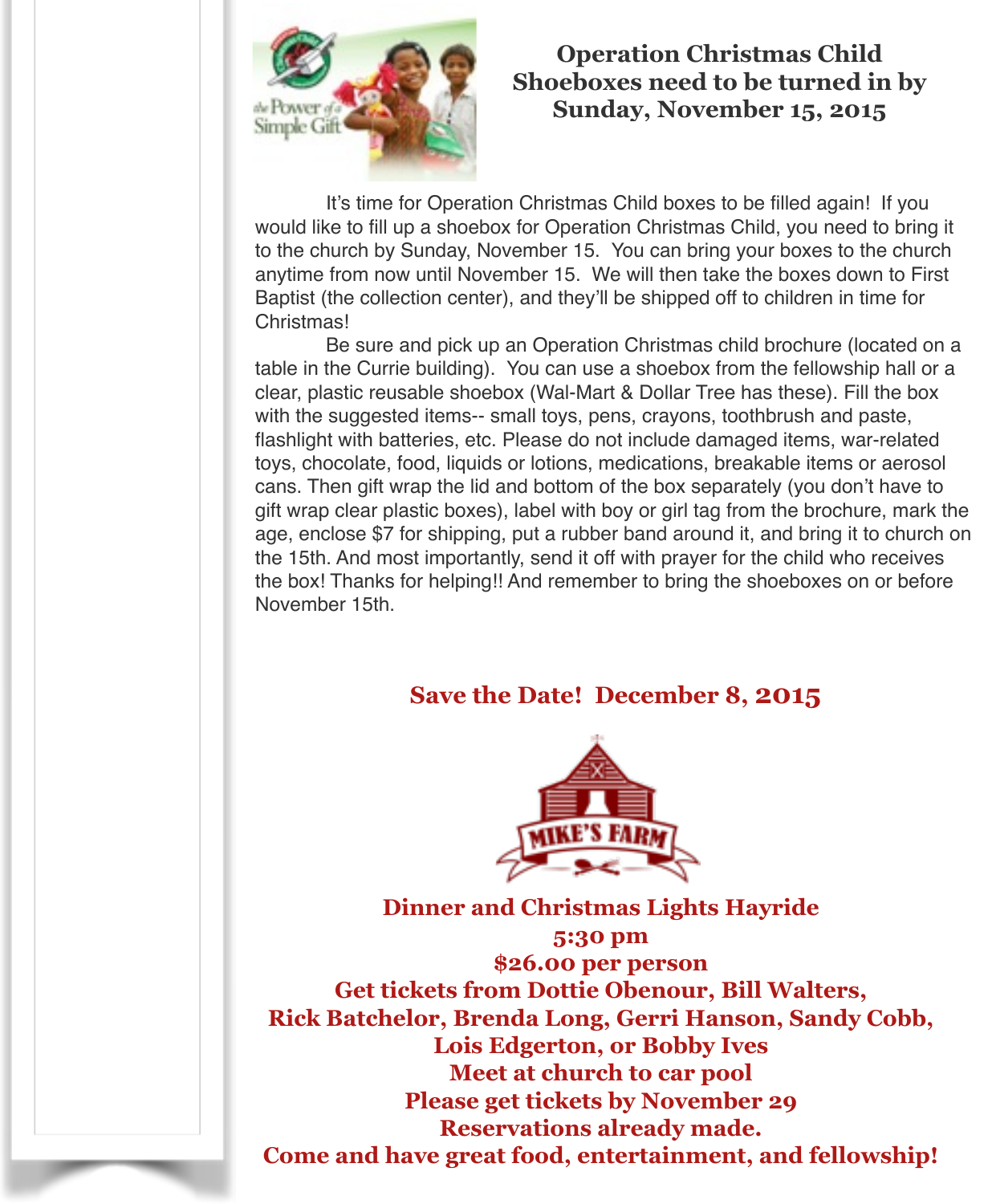## **WEEKLY CALENDAR**

| Sunday, November 8     | $9:40$ am     | <b>Opening Assembly</b>     |
|------------------------|---------------|-----------------------------|
|                        | 10:00 am      | <b>Sunday School</b>        |
|                        | 11:00 $am$    | <b>Worship/Music Sunday</b> |
|                        | 5:00-7:00 pm  | Youth Fellowship            |
| Wednesday, November 11 | \5:15-7:00 pm | LOGOS!                      |
|                        | $6:00$ pm     | Handbells                   |
|                        | 7:30 pm       | <b>Choir Practice</b>       |

# **NOTES AND ANNOUNCEMENTS**

- **# During our offering time today,** you are invited to bring forward your South Carolina Flood Relief clean up kit items and put them by the communion table. You may put financial contributions in the bucket. Please make your check payable to Wallace Presbyterian Church and mark "For Flood Relief."
- **Rev. Matt Highfill** will be our quest preacher next Sunday, November 15.
- **# Operation Christmas Child Shoe Boxes** are to be turned in by next Sunday, November 15. There are empty boxes on the table in fellowship hall for those who need one.
- **# The Helping Hands Food Pantry** is in need of plastic grocery bags. Please drop them off at the church office.
- **# While Philip Gladden** is recuperating from knee surgery, please contact Cheryl Brinkley in the church office (285-2808) or Susie Bullard, Clerk of Session (284-0663), in an emergency.



*The beautiful flowers in the sanctuary this morning are in loving memory of William J. Carone, Sr. They are given by the Carone family.*



SUNDAY, NOVEMBER 22 4:00 P.M. WALLACE FIRST BAPTIST CHURCH Dr. Robert Kretzu, Guest Speaker